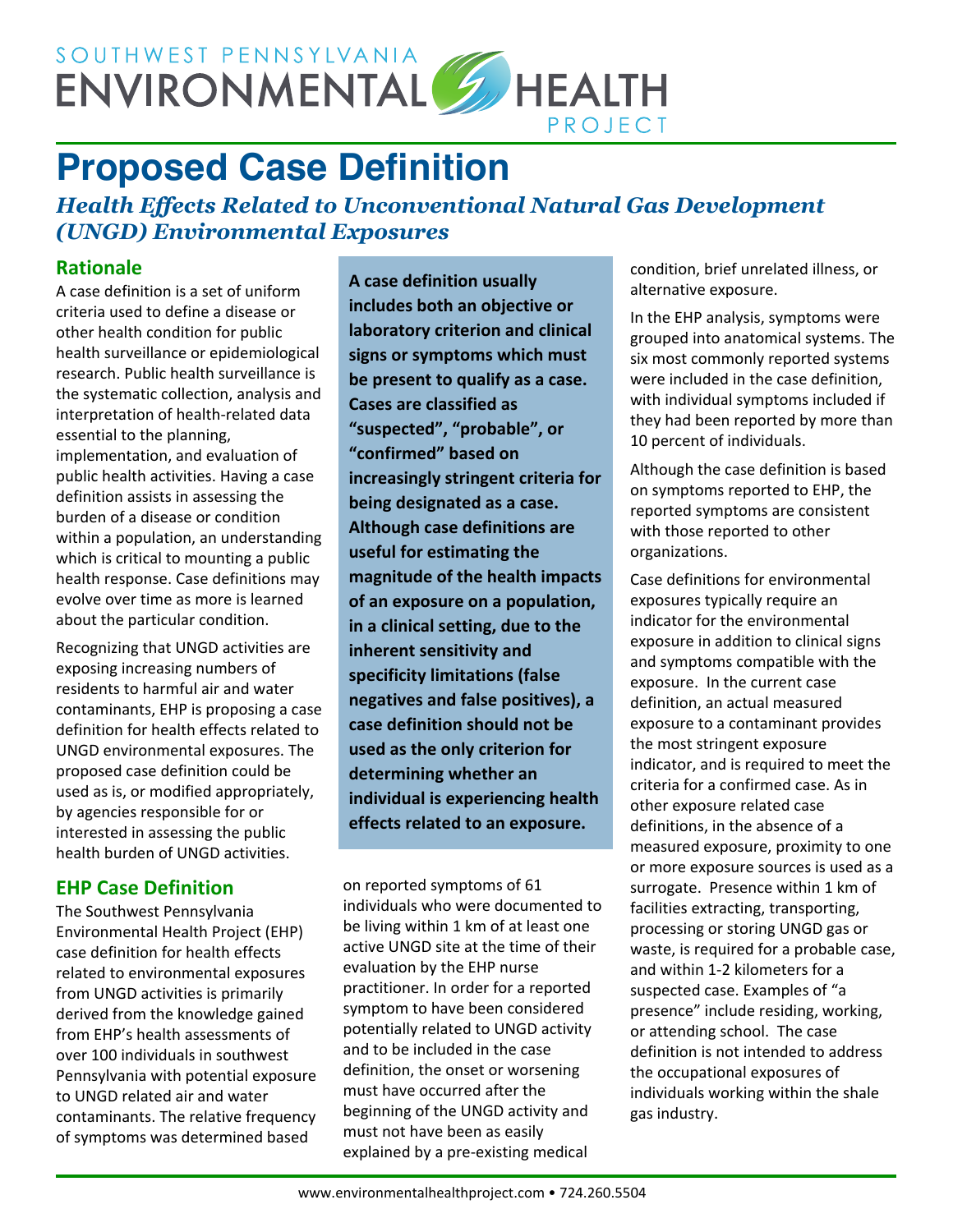## **Proposed Case Definition** *(continued)*

The case definition takes into account the recognized short term health effects of both the ubiquitous air emissions, as well as the more sporadically occurring water contamination. The case definition also recognizes that based on both source characteristics and weather variables, exposures, and therefore symptoms, may be episodic, persistent, or transient.

The case definition includes only the acute health effects experienced by residents exposed to UNGD contaminants. Exposure to many of the contaminants responsible for the short term symptoms also increase the risk for serious long term adverse health consequences, such as chronic respiratory disease, chronic neurologic dysfunction, and cancer.

Residents living in proximity to shale gas activities frequently report the new onset of psychological symptoms that interfere with normal functioning, including anxiety, depression, difficulty focusing and feeling a loss of control. Although it is important to recognize and to address these disabling symptoms they were not included in the case definition, as they may often be attributed to other circumstances. They may be ascribed to a wide range of social factors associated with shale drilling.